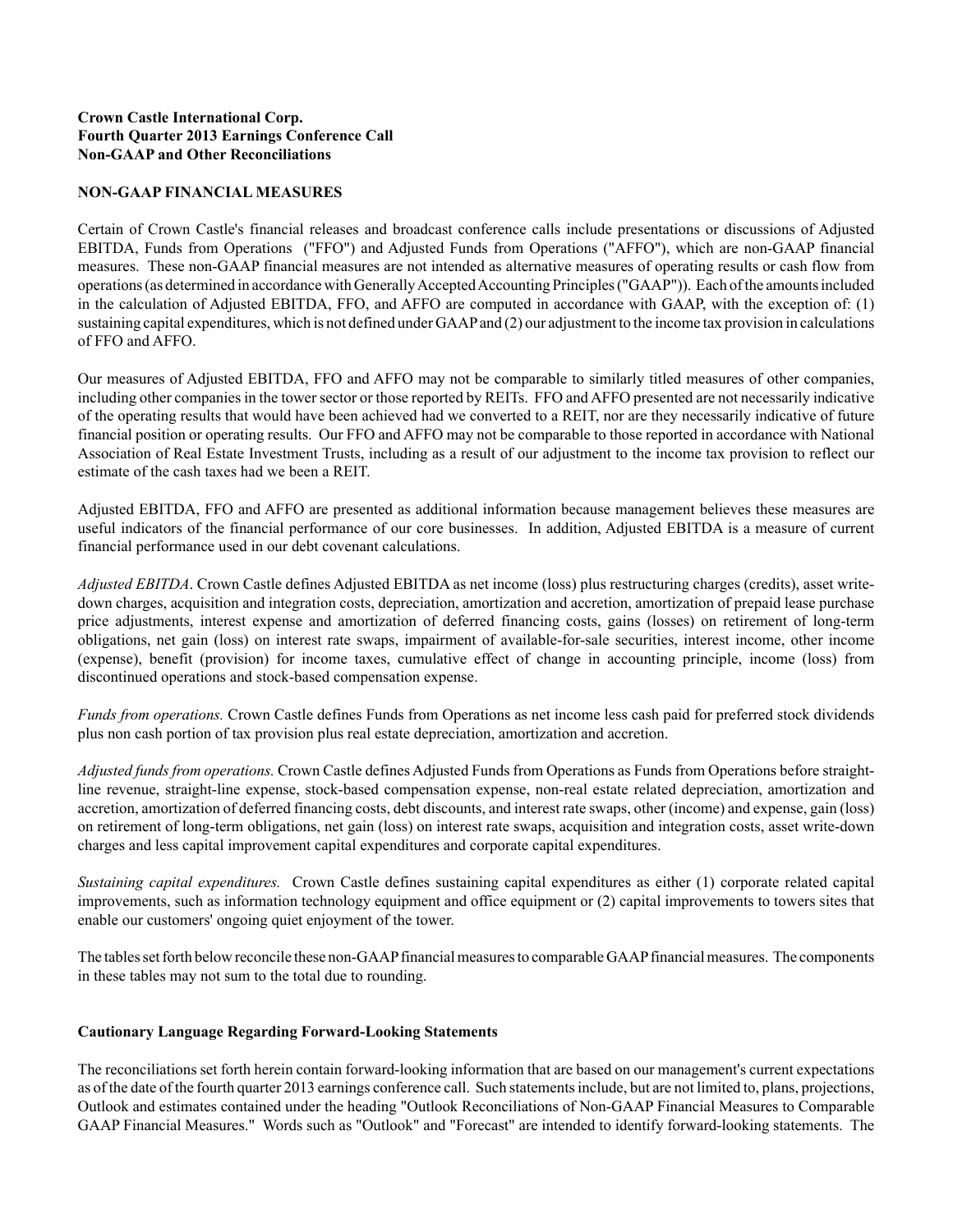Outlook included herein does not include the impact of acquisitions and financing described on our fourth quarter earnings conference call (held on January 23, 2014) and our fourth quarter earnings release (dated January 22, 2014).

Such forward-looking statements are subject to certain risks, uncertainties and assumptions, including but not limited to prevailing market conditions and factors. Should one or more of these or other risks or uncertainties materialize, or should underlying assumptions prove incorrect, actual results may vary materially from those expected. More information about potential risk factors which could affect our results is included in our filings with the SEC. Crown Castle assumes no obligation to update publicly any forward-looking statements, whether as a result of new information, future events or otherwise.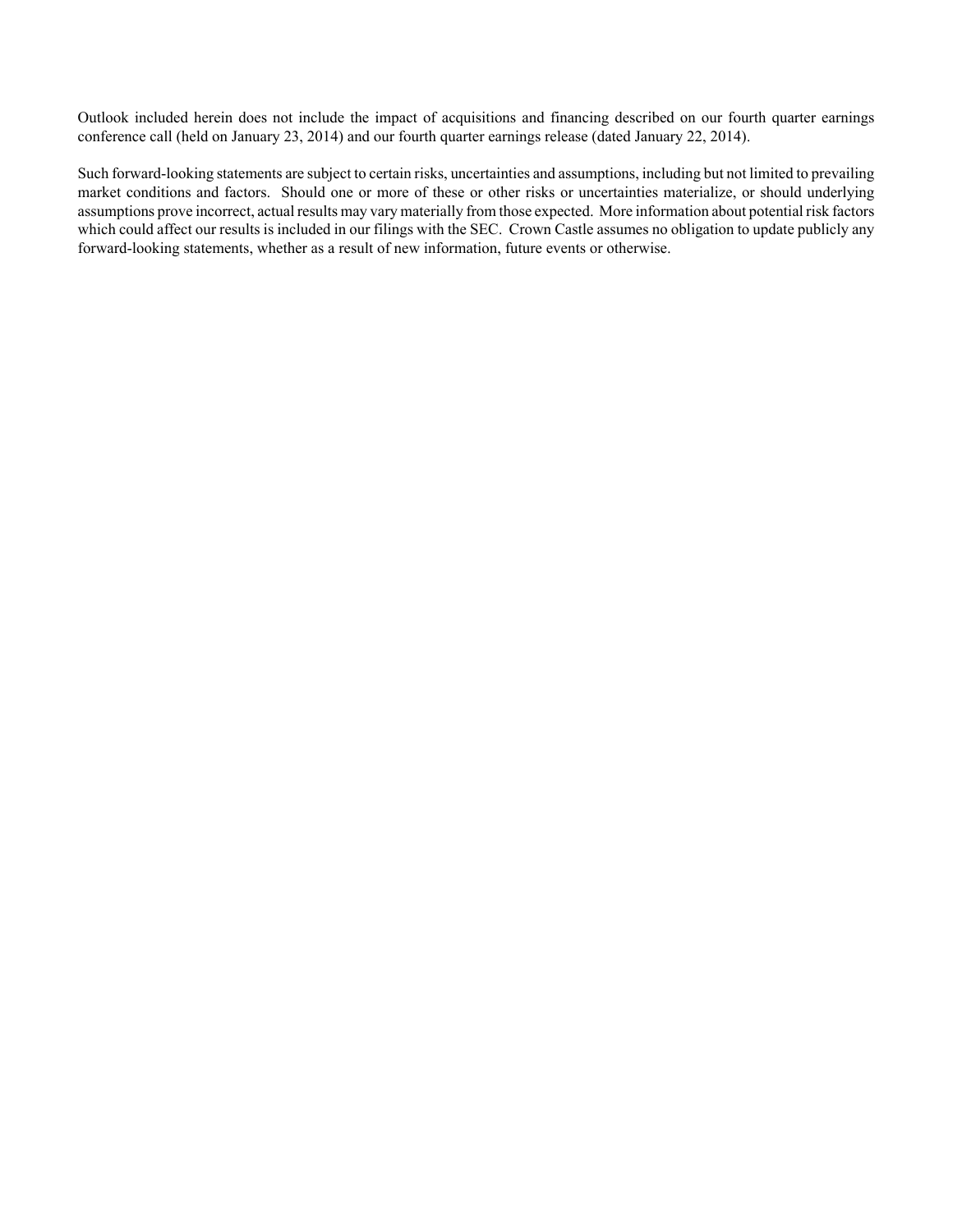# **Reconciliations of Non-GAAP Financial Measure to Comparable GAAP Financial Measures:**

# **Adjusted EBITDA for the quarters and years ended December 31, 2013 and December 31, 2012 is computed as follows:**

|                                                               | <b>For the Three Months Ended</b>            |        | <b>For the Twelve Months Ended</b> |        |   |         |                      |         |
|---------------------------------------------------------------|----------------------------------------------|--------|------------------------------------|--------|---|---------|----------------------|---------|
| (in millions)                                                 | December 31,<br>December 31,<br>2013<br>2012 |        | December 31.<br>2013               |        |   |         | December 31,<br>2012 |         |
| Net income (loss)                                             | S                                            | (22.7) | S                                  | (9.6)  | S | 93.9    | S                    | 200.9   |
| Adjustments to increase (decrease) net income (loss):         |                                              |        |                                    |        |   |         |                      |         |
| Asset write-down charges                                      |                                              | 4.2    |                                    | 7.3    |   | 14.9    |                      | 15.5    |
| Acquisition and integration costs                             |                                              | 12.8   |                                    | 6.2    |   | 26.0    |                      | 18.3    |
| Depreciation, amortization and accretion                      |                                              | 201.7  |                                    | 175.8  |   | 774.2   |                      | 622.6   |
| Amortization of prepaid lease purchase price adjustments      |                                              | 3.9    |                                    | 3.9    |   | 15.5    |                      | 14.2    |
| Interest expense and amortization of deferred financing costs |                                              | 143.0  |                                    | 173.7  |   | 589.6   |                      | 601.0   |
| Gains (losses) on retirement of long-term obligations         |                                              | 0.6    |                                    | 117.4  |   | 37.1    |                      | 132.0   |
| Interest income                                               |                                              | (0.5)  |                                    | (3.5)  |   | (1.4)   |                      | (4.6)   |
| Other income (expense)                                        |                                              | 3.1    |                                    | 1.4    |   | 3.9     |                      | 5.4     |
| Benefit (provision) for income taxes                          |                                              | 110.4  |                                    | (70.6) |   | 198.6   |                      | (100.1) |
| Stock-based compensation expense                              |                                              | 11.9   |                                    | 12.0   |   | 41.8    |                      | 47.4    |
| <b>Adjusted EBITDA</b>                                        |                                              | 468.4  |                                    | 413.9  |   | 1,794.1 |                      | 1,552.7 |

# **Adjusted EBITDA for the quarter ending March 31, 2014 and the year ending December 31, 2014 is forecasted as follows:**

|                                                               | O1 2014        | Full Year 2014     |
|---------------------------------------------------------------|----------------|--------------------|
| (in millions)                                                 | Outlook        | Outlook            |
| Net income (loss)                                             | \$90 to \$123  | \$385 to \$469     |
| Adjustments to increase (decrease) net income (loss):         |                |                    |
| Asset write-down charges                                      | \$3 to \$5     | \$12 to \$22       |
| Acquisition and integration costs                             | \$2 to \$6     | \$10 to \$20       |
| Depreciation, amortization and accretion                      | \$230 to \$235 | \$921 to \$941     |
| Amortization of prepaid leases purchase price adjustments     | \$3 to \$5     | $$14$ to $$16$     |
| Interest expense and amortization of deferred financing costs | \$144 to \$149 | \$581 to \$591     |
| Interest income                                               | $(1)$ to \$1   | $\$(3)$ to $\$(1)$ |
| Other income (expense)                                        | \$1 to \$3     | \$3 to \$5         |
| Benefit (provision) for income taxes                          | $(2)$ to $$2$  | $(3)$ to \$5       |
| Stock-based compensation expense                              | \$11 to \$13   | \$51 to \$56       |
| <b>Adjusted EBITDA</b>                                        | \$509 to \$514 | \$2,040 to \$2,055 |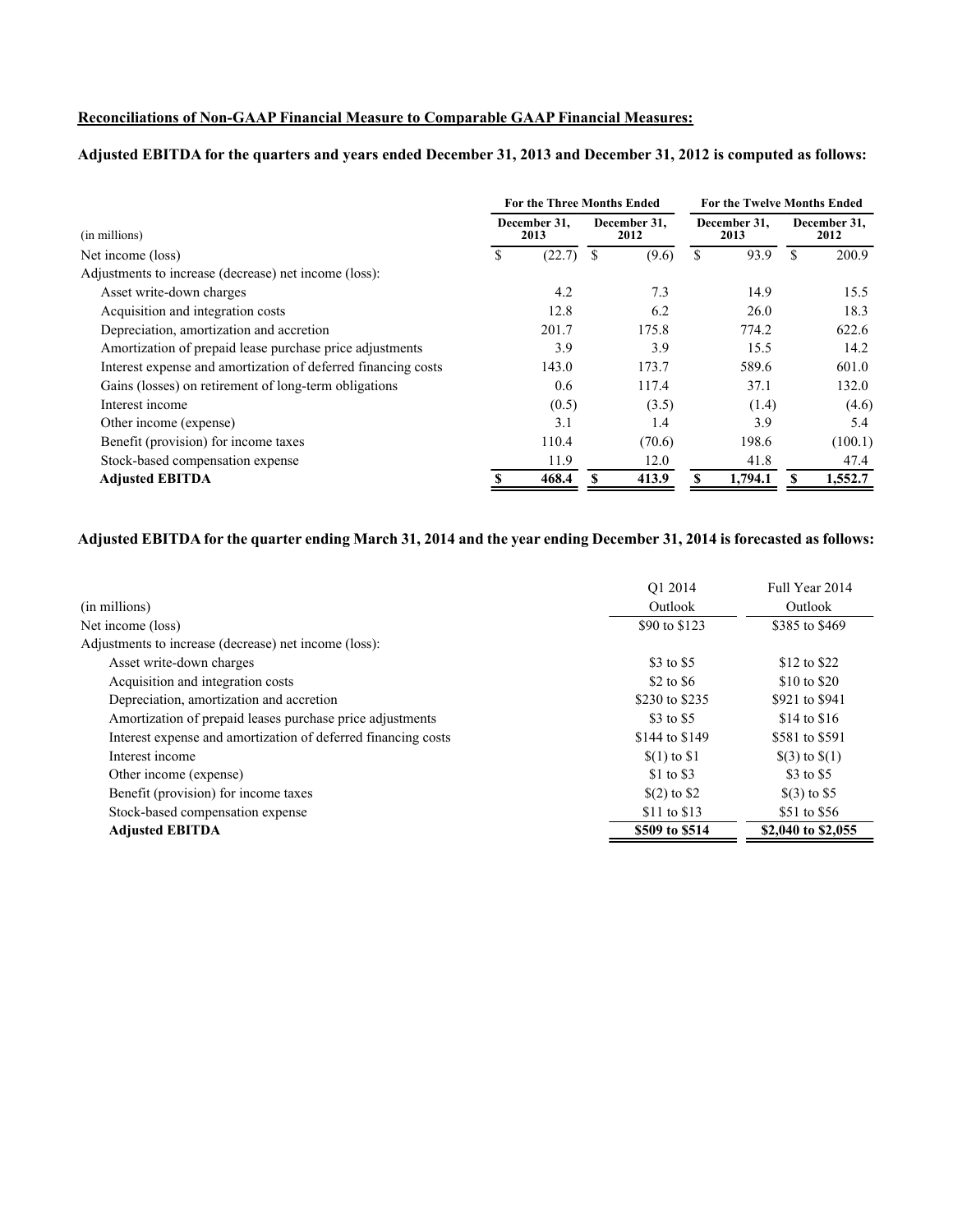# **Adjusted EBITDA for the years ended December 31, 2011, 2010, 2009, and 2008 is computed as follows:**

|                                                               | For the Years Ended December 31, |         |    |         |              |  |         |
|---------------------------------------------------------------|----------------------------------|---------|----|---------|--------------|--|---------|
|                                                               |                                  | 2011    |    | 2010    | 2009         |  | 2008    |
| (in millions)                                                 |                                  |         |    |         |              |  |         |
| Net income (loss)                                             | \$                               | 171.5   | S  | (311.3) | \$(114.1) \$ |  | (48.9)  |
| Adjustments to increase (decrease) net income (loss):         |                                  |         |    |         |              |  |         |
| Asset write-down charges                                      |                                  | 22.3    |    | 13.7    | 19.2         |  | 16.9    |
| Acquisition and integration costs                             |                                  | 3.3     |    | 2.1     |              |  | 2.5     |
| Depreciation, amortization and accretion                      |                                  | 553.0   |    | 540.8   | 529.8        |  | 526.4   |
| Interest expense and amortization of deferred financing costs |                                  | 507.6   |    | 490.3   | 445.8        |  | 354.1   |
| Gains (losses) on retirement of long-term obligations         |                                  |         |    | 138.4   | 91.1         |  |         |
| Net gain (loss) on interest rate swaps                        |                                  |         |    | 286.4   | 93.0         |  | 37.9    |
| Interest and other income (expense) (a)                       |                                  | 4.9     |    | (1.6)   | (5.4)        |  | 53.9    |
| Benefit (provision) for income taxes                          |                                  | 8.3     |    | (26.8)  | (76.4)       |  | (104.4) |
| Stock-based compensation expense                              |                                  | 36.0    |    | 40.0    | 30.3         |  | 28.7    |
| <b>Adjusted EBITDA</b>                                        |                                  | 1,306.9 | S. | 1,171.9 | \$1,013.3    |  | 867.1   |

(a) Inclusive of \$56.0 million related to the impairment of available-for-sale securities during the year ended December 31, 2008.

# **Adjusted EBITDA for the three months ended March 31, 2013 and 2012 is computed as follows:**

|                                                               |  | <b>For the Three Months Ended</b> |                   |       |  |  |  |
|---------------------------------------------------------------|--|-----------------------------------|-------------------|-------|--|--|--|
| (in millions)                                                 |  | March 31.<br>2013                 | March 31,<br>2012 |       |  |  |  |
| Net income (loss)                                             |  | 16.7                              | S                 | 50.3  |  |  |  |
| Adjustments to increase (decrease) net income (loss):         |  |                                   |                   |       |  |  |  |
| Asset write-down charges                                      |  | 3.7                               |                   | 3.0   |  |  |  |
| Acquisition and integration costs                             |  | 1.6                               |                   | 1.7   |  |  |  |
| Depreciation, amortization and accretion                      |  | 186.5                             |                   | 139.4 |  |  |  |
| Amortization of prepaid lease purchase price adjustments      |  | 17.7                              |                   | 2.5   |  |  |  |
| Interest expense and amortization of deferred financing costs |  | (0.3)                             |                   | 137.5 |  |  |  |
| Gains (losses) on retirement of long-term obligations         |  | 3.9                               |                   | 7.1   |  |  |  |
| Interest income                                               |  | 164.4                             |                   | (0.4) |  |  |  |
| Other income (expense)                                        |  | 35.9                              |                   | 1.1   |  |  |  |
| Benefit (provision) for income taxes                          |  | 0.6                               |                   | 6.7   |  |  |  |
| Stock-based compensation expense                              |  | 10.1                              |                   | 11.2  |  |  |  |
| <b>Adjusted EBITDA</b>                                        |  | 440.8                             |                   | 360.1 |  |  |  |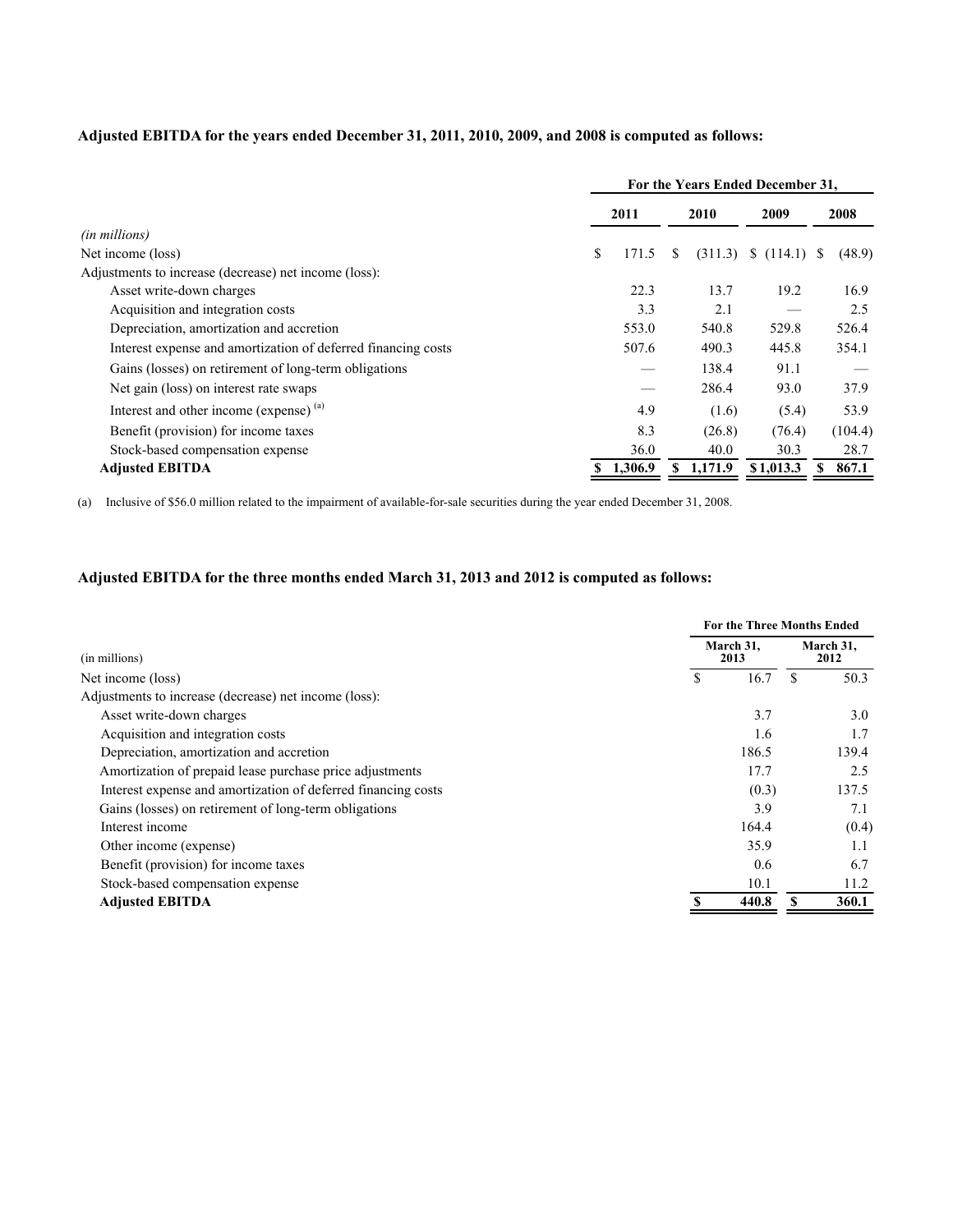# **Adjusted EBITDA for the three months ended March 31, 2011, 2010, and 2009 is computed as follows:**

|                                                               |            | <b>For the Three Months Ended</b><br>March 31, |        |  |  |  |  |
|---------------------------------------------------------------|------------|------------------------------------------------|--------|--|--|--|--|
|                                                               | 2011       | 2010                                           | 2009   |  |  |  |  |
| (in millions)                                                 |            |                                                |        |  |  |  |  |
| Net income (loss)                                             | \$<br>40.1 | S.<br>$(119.4)$ \$                             | 10.1   |  |  |  |  |
| Adjustments to increase (decrease) net income (loss):         |            |                                                |        |  |  |  |  |
| Asset write-down charges                                      | 4.4        | 1.6                                            | 4.1    |  |  |  |  |
| Acquisition and integration costs                             | 0.6        |                                                |        |  |  |  |  |
| Depreciation, amortization and accretion                      | 137.3      | 132.9                                          | 133.2  |  |  |  |  |
| Interest expense and amortization of deferred financing costs | 126.7      | 120.8                                          | 105.6  |  |  |  |  |
| Gains (losses) on retirement of long-term obligations         |            | 66.4                                           | (13.4) |  |  |  |  |
| Net gain (loss) on interest rate swaps                        |            | 73.3                                           | (3.8)  |  |  |  |  |
| Interest and other income (expense)                           | 0.4        | (0.4)                                          | 0.2    |  |  |  |  |
| Benefit (provision) for income taxes                          | (0.8)      | (10.3)                                         | (1.5)  |  |  |  |  |
| Stock-based compensation expense                              | 10.7       | 9.4                                            | 7.9    |  |  |  |  |
| <b>Adjusted EBITDA</b>                                        | 319.3      | 274.3                                          | 242.4  |  |  |  |  |

# **Adjusted EBITDA for the three months ended December 31, 2011, 2010, 2009, and 2008 is computed as follows:**

|                                                               | For the Three Months Ended December 31, |     |       |     |        |    |        |  |
|---------------------------------------------------------------|-----------------------------------------|-----|-------|-----|--------|----|--------|--|
|                                                               | 2011                                    |     | 2010  |     | 2009   |    | 2008   |  |
| (in millions)                                                 |                                         |     |       |     |        |    |        |  |
| Net income (loss)                                             | \$<br>48.9                              | \$. | 40.9  | \$. | 18.7   | S. | (63.8) |  |
| Adjustments to increase (decrease) net income (loss):         |                                         |     |       |     |        |    |        |  |
| Asset write-down charges                                      | 8.6                                     |     | 5.1   |     | 4.7    |    | 7.7    |  |
| Acquisition and integration costs                             | 1.6                                     |     | 1.0   |     |        |    |        |  |
| Depreciation, amortization and accretion                      | 139.0                                   |     | 137.3 |     | 133.6  |    | 130.8  |  |
| Interest expense and amortization of deferred financing costs | 127.3                                   |     | 125.9 |     | 118.8  |    | 88.1   |  |
| Impairment of available for sale securities                   |                                         |     |       |     |        |    | 32.2   |  |
| Gains (losses) on retirement of long-term obligations         |                                         |     |       |     | 1.0    |    |        |  |
| Net gain (loss) on interest rate swaps                        |                                         |     | (5.9) |     | (21.0) |    | 40.3   |  |
| Interest and other income (expense)                           |                                         |     | (0.7) |     | 0.3    |    | (0.5)  |  |
| Benefit (provision) for income taxes                          | 0.6                                     |     | (4.2) |     | 1.9    |    | (17.3) |  |
| Stock-based compensation expense                              | 9.2                                     |     | 11.9  |     | 5.7    |    | 7.9    |  |
| <b>Adjusted EBITDA</b>                                        | 335.2                                   |     | 311.4 |     | 263.6  |    | 225.4  |  |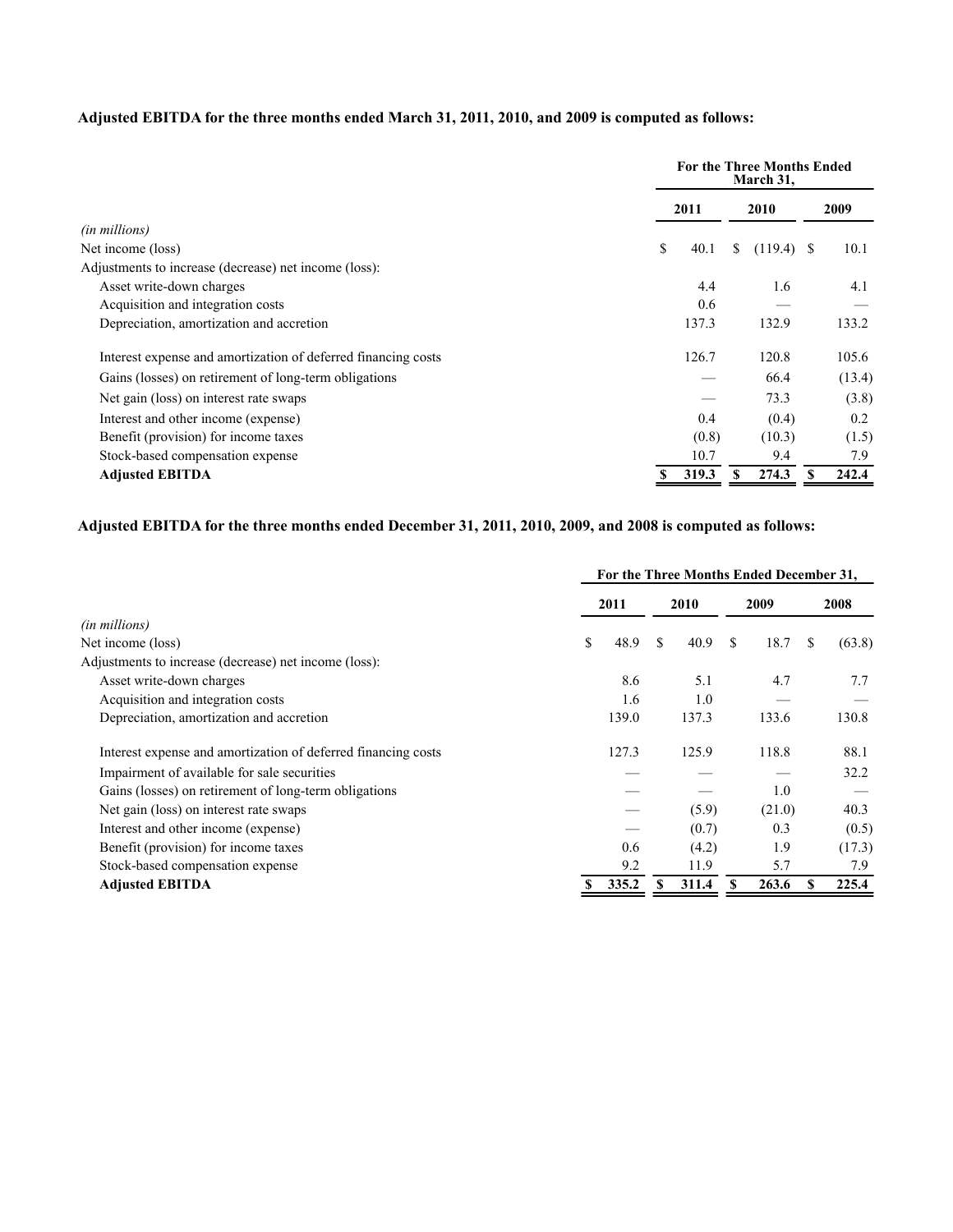#### **Reconciliations of Non-GAAP Financial Measure to Comparable GAAP Financial Measures:**

#### **FFO and AFFO for the three months ended December 31, 2013, 2012, 2011, 2010, 2009, and 2008 are computed as follows:**

|                                                                                     | For the Three Months Ended December 31, |                                |                      |                                  |                     |                  |  |  |
|-------------------------------------------------------------------------------------|-----------------------------------------|--------------------------------|----------------------|----------------------------------|---------------------|------------------|--|--|
| (in millions)                                                                       | $\sqrt{2013}$                           | 2012                           | 2011                 | 2010                             | 2009                | 2008             |  |  |
| Net income                                                                          | \$(22.7)                                | $\overline{\$}$ (9.6)          | $\overline{$}$ 48.9  | $\overline{\mathcal{S}}$<br>40.9 | \$<br>18.7          | \$ (63.8)        |  |  |
| Adjusted tax provision <sup>(a)</sup>                                               | 108.4                                   | (72.6)                         | (0.3)                | (4.8)                            |                     | (19.8)           |  |  |
| Real estate related depreciation, amortization and<br>accretion                     | 198.6                                   | 170.5                          | 133.7                | 131.8                            | 131.2               | 123.5            |  |  |
| <b>FFO</b>                                                                          | \$284.3                                 | \$88.3                         | \$182.4              | \$167.8                          | \$149.9             | 39.9<br>\$       |  |  |
| Weighted average common shares outstanding<br>— diluted                             | 319.6                                   | 292.5                          | 282.9                | 288.0                            | 287.4               | 285.7            |  |  |
| FFO per share                                                                       | 0.89                                    | \$0.30                         | $\overline{\$}$ 0.64 | \$<br>0.58                       | 0.52<br>\$          | 0.14<br><b>S</b> |  |  |
| FFO (from above)                                                                    | 284.3                                   | 88.3                           | 182.4                | 167.8                            | 149.9               | 39.9             |  |  |
| Straight-line revenue                                                               | 19.1                                    | (b)<br>$(28.6)$ <sup>(b)</sup> | (40.0)               | (44.5)                           | (17.6)              | 7.2              |  |  |
| Straight-line expense                                                               | 19.1                                    | 16.1                           | 9.5                  | 10.3                             | 9.4                 | 9.6              |  |  |
| Stock-based compensation expense                                                    | 11.9                                    | 12.0                           | 9.2                  | 11.9                             | 5.7                 | 8.0              |  |  |
| Non-real estate related depreciation, amortization<br>and accretion                 | 3.1                                     | 5.4                            | 5.3                  | 5.5                              | 2.3                 | 7.3              |  |  |
| Amortization of deferred financing costs, debt<br>discounts and interest rate swaps | 21.0                                    | 35.7                           | 25.7                 | 25.7                             | 17.8                | 6.0              |  |  |
| Other (income) expense                                                              | 3.1                                     | 1.4                            | 0.1                  | (0.1)                            | 0.7                 | 35.5             |  |  |
| Losses (gains) on retirement of long-term<br>obligations                            | 0.6                                     | 117.4                          |                      |                                  | 0.9                 |                  |  |  |
| Net gain (loss) on interest rate swaps                                              |                                         |                                |                      | (5.9)                            | (21.1)              | 37.9             |  |  |
| Acquisition and integration costs                                                   | 12.8                                    | 6.2                            | 1.6                  | 1.0                              |                     |                  |  |  |
| Asset write-down charges                                                            | 4.2                                     | 7.3                            | 8.6                  | 5.1                              | 4.8                 | 7.7              |  |  |
| Capital improvement capital expenditures                                            | (9.9)                                   | (10.9)                         | (5.3)                | (6.0)                            | (8.3)               | (5.2)            |  |  |
| Corporate capital expenditures                                                      | (10.7)                                  | (7.2)                          | (4.0)                | (3.8)                            | (4.0)               | (7.1)            |  |  |
| <b>AFFO</b>                                                                         | \$358.7                                 | \$243.0                        | \$193.1              | \$167.2                          | \$140.5             | \$146.8          |  |  |
| Weighted average common shares outstanding<br>— diluted                             | 319.6                                   | 292.5                          | 282.9                | 288.0                            | 287.4               | 285.7            |  |  |
| <b>AFFO</b> per share                                                               | \$1.12                                  | \$0.83                         | \$0.68               | $\mathbb S$<br>0.58              | $\mathbf S$<br>0.49 | \$<br>0.51       |  |  |

(a) Adjusts the income tax provision to reflect our estimate of the cash taxes had we been a REIT, which predominately relates to foreign taxes paid. As a result, income tax expense (benefit) is lower by the amount of the adjustment.

(b) Q4 2013 includes a net benefit of \$68 million, comprised of prepaid rents received during Q4 2013 of \$88 million less amortization of prepaid rents received in Q4 2013 and prior periods of \$20 million. Q4 2012 includes a net benefit of \$34 million, comprised of prepaid rents received during Q4 2012 of \$47 million less amortization of prepaid rents received in Q4 2012 and prior periods of \$13 million. Crown Castle amortizes prepaid rent over the term of its leases.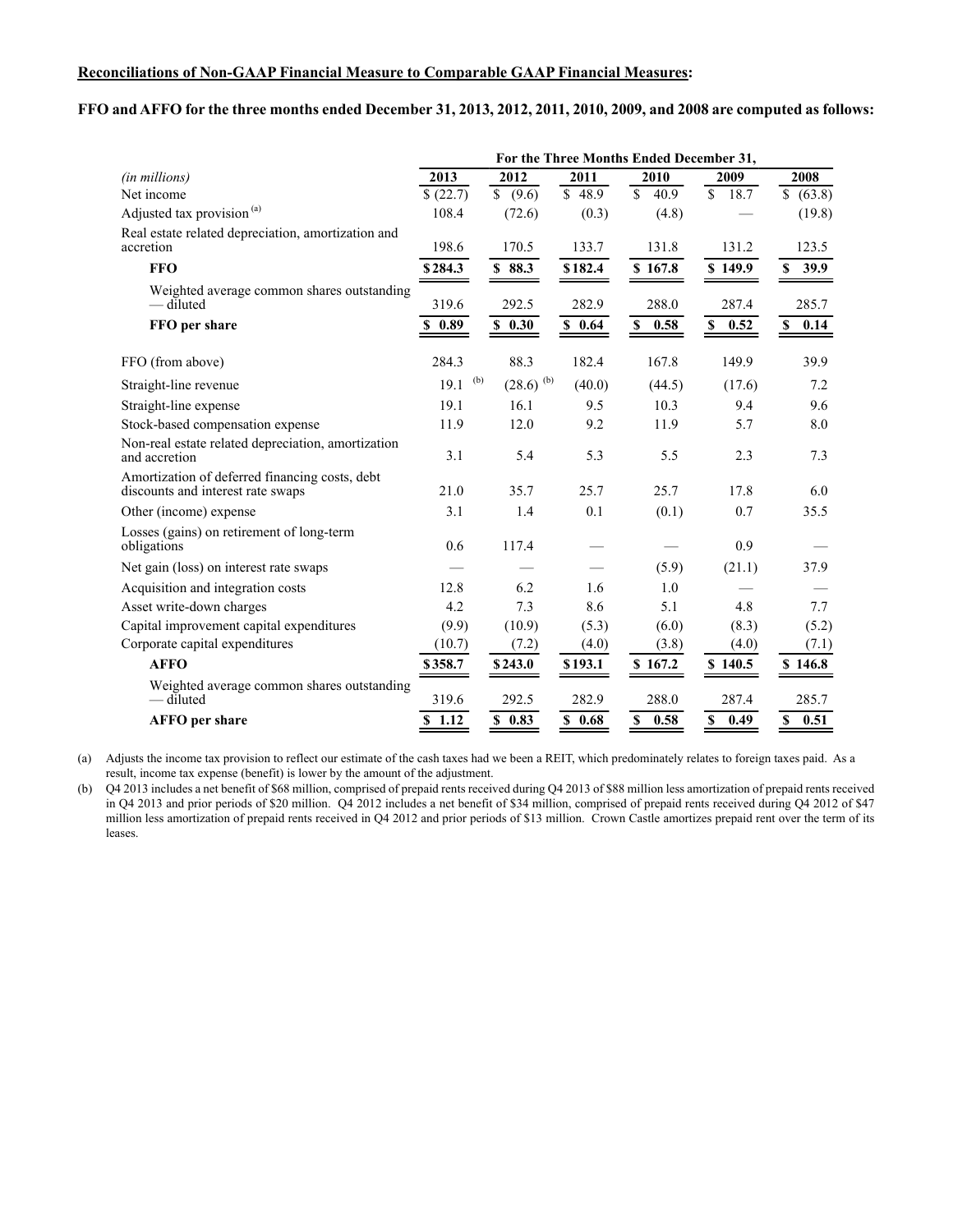#### **FFO and AFFO for the years ended December 31, 2013, 2012, 2011, 2010, 2009, 2008, and 2007 are computed as follows:**

|                                                                                     | For the Years Ended December 31,  |                     |                    |                   |                     |                                    |                     |
|-------------------------------------------------------------------------------------|-----------------------------------|---------------------|--------------------|-------------------|---------------------|------------------------------------|---------------------|
| (in millions)                                                                       | 2013                              | 2012                | 2011               | 2010              | 2009                | 2008                               | 2007                |
| Net income                                                                          | $\mathbf{\hat{S}}$<br>93.9        | \$200.9             | \$171.5            | $\sqrt{$(311.3)}$ | $\sqrt{(114.)}$     | $\overline{\mathcal{S}}$<br>(48.9) | $\sqrt{223.0}$      |
| Adjusted tax provision <sup>(a)</sup>                                               | 191.7                             | (106.7)             | 5.0                | (29.0)            | (78.3)              | (106.9)                            | (95.6)              |
| Real estate related depreciation,<br>amortization and accretion                     | 761.1                             | 601.4               | 531.9              | 522.5             | 520.8               | 492.3                              | 502.5               |
| <b>FFO</b>                                                                          | \$1,046.7                         | \$695.5             | \$708.3            | \$182.2           | \$328.4             | 336.6<br>$\mathbf{s}$              | 184.0<br>S          |
| Weighted average common shares<br>outstanding — diluted                             | 299.3                             | 291.3               | 285.9              | 286.8             | 286.6               | 282.0                              | 279.9               |
| FFO per share                                                                       | 3.50<br>S                         | \$2.39              | \$2.48             | \$ 0.63           | \$1.14              | S<br>1.20                          | $\mathbb S$<br>0.66 |
| FFO (from above)                                                                    | 1,046.7                           | 695.5               | 708.3              | 182.2             | 328.4               | 336.6                              | 184.0               |
| Straight-line revenue                                                               | $(43.9)$ <sup>(b)</sup>           | $(175.5)^{(b)}$     | (178.5)            | (150.3)           | (84.7)              | (22.9)                             | (30.9)              |
| Straight-line expense                                                               | 81.0                              | 54.1                | 39.0               | 38.8              | 37.6                | 39.4                               | 41.2                |
| Stock-based compensation expense                                                    | 41.8                              | 47.4                | 36.0               | 40.0              | 30.3                | 28.8                               | 25.1                |
| Non-real estate related depreciation,<br>amortization and accretion                 | 13.1                              | 21.2                | 21.1               | 18.3              | 8.9                 | 34.1                               | 37.4                |
| Amortization of deferred financing costs,<br>debt discounts and interest rate swaps | 99.2                              | 109.3               | 102.9              | 85.5              | 61.4                | 24.8                               | 23.9                |
| Other (income) expense $(c)$                                                        | 3.9                               | 5.4                 | 5.6                | 0.6               | (2.4)               | 62.1                               | 80.4                |
| Gains (losses) on retirement of long-term<br>obligations                            | 37.1                              | 132.0               |                    | 138.4             | 91.1                |                                    |                     |
| Net gain (loss) on interest rate swaps                                              |                                   |                     |                    | 286.4             | 93.0                | 37.9                               |                     |
| Acquisition and integration costs                                                   | 26.0                              | 18.3                | 3.3                | 2.1               |                     | 2.5                                | 25.4                |
| Asset write-down charges                                                            | 14.9                              | 15.5                | 22.3               | 13.7              | 19.2                | 16.9                               | 65.5                |
| Capital improvement capital expenditures                                            | (19.3)                            | (21.6)              | (14.0)             | (14.8)            | (17.8)              | (14.2)                             | (9.5)               |
| Corporate capital expenditures                                                      | (28.4)                            | (15.5)              | (9.4)              | (9.5)             | (10.3)              | (12.9)                             | (13.8)              |
| <b>AFFO</b>                                                                         | \$1,272.1                         | \$886.1             | \$736.7            | \$631.2           | \$554.7             | 533.1<br>S                         | 428.6<br>S          |
| Weighted average common shares<br>$outstanding$ - diluted                           | 299.3                             | 291.3               | 285.9              | 286.8             | 286.6               | 282.0                              | 279.9               |
| <b>AFFO</b> per share                                                               | 4.25<br>$\boldsymbol{\mathsf{s}}$ | $\overline{S}$ 3.04 | $\overline{)2.58}$ | \$2.20            | $\overline{S}$ 1.94 | $\mathbf S$<br>1.89                | S<br>1.54           |

(a) Adjusts the income tax provision to reflect our estimate of the cash taxes had we been a REIT, which predominately relates to foreign taxes paid. As a result, income tax expense (benefit) is lower by the amount of the adjustment.

(b) 2013 includes a net benefit of approximately \$175 million, comprised of prepaid rents received of \$242 million less amortization of prepaid rents received in the current and prior periods of \$67 million for the year ended 2013. 2012 includes a net benefit of approximately \$76 million, comprised of prepaid rents received of \$117 million less amortization of prepaid rents received in the current and prior periods of \$42 million for the year ended 2012. Crown Castle currently amortizes prepaid rent over the term of its leases.

(c) Inclusive of \$56 million and \$76 million related to the impairment of available-for-sale securities during the years ended December 31, 2008 and December 31, 2007, respectively.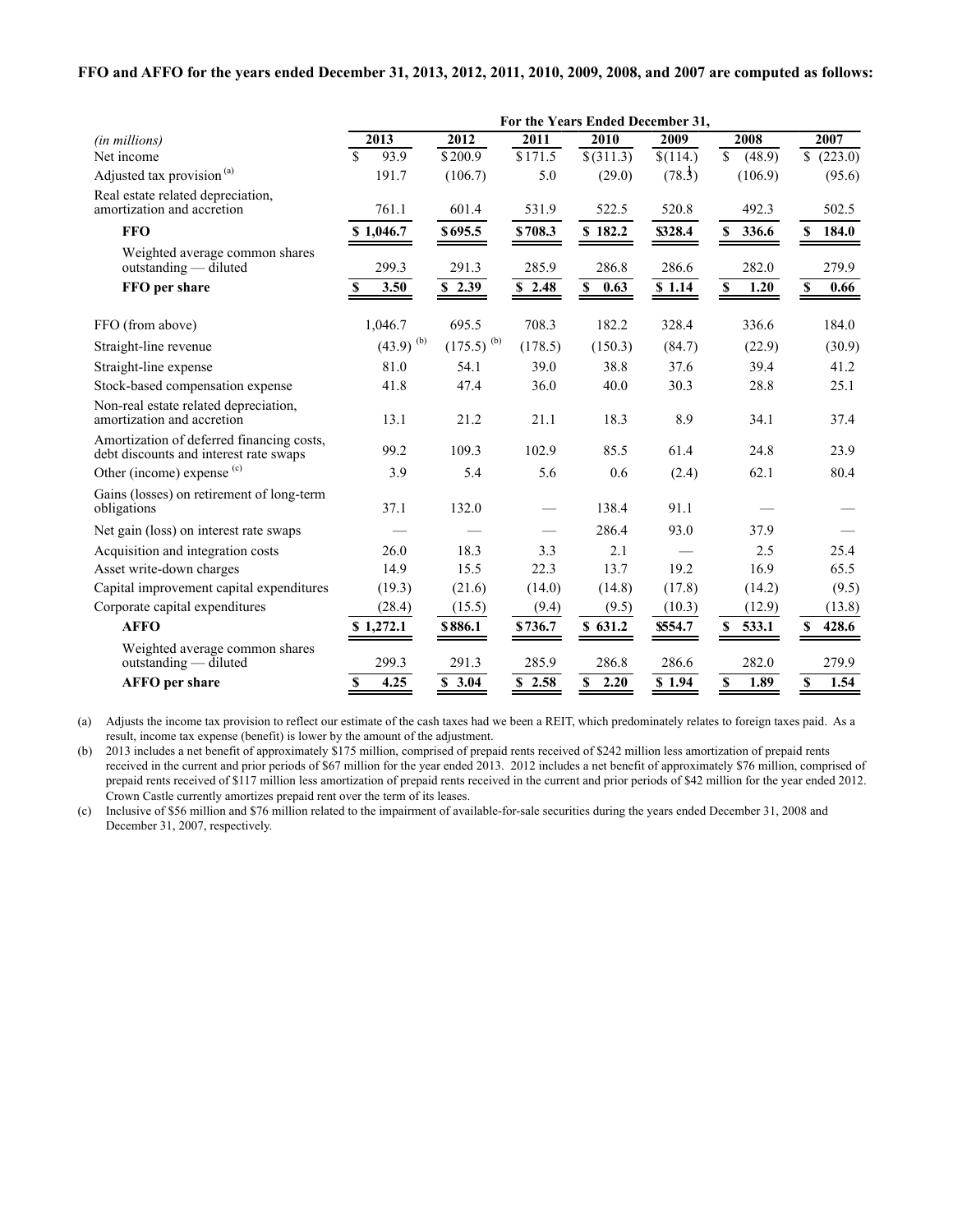#### **FFO and AFFO for the three months ended March 31, 2013 , 2012, 2011, 2010, and 2009 are computed as follows:**

|                                                                                     | For the Three Months Ended March 31, |                       |                     |                         |                       |
|-------------------------------------------------------------------------------------|--------------------------------------|-----------------------|---------------------|-------------------------|-----------------------|
| (in millions)                                                                       | 2013                                 | 2012                  | 2011                | 2010                    | 2009                  |
| Net income                                                                          | $\mathbf S$<br>16.7                  | $\mathcal{S}$<br>50.3 | $\mathbf S$<br>40.1 | $\mathbb{S}$<br>(119.4) | $\mathcal{S}$<br>10.1 |
| Adjusted tax provision <sup>(a)</sup>                                               | 16.1                                 | 6.2                   | (1.6)               | (10.8)                  | (1.5)                 |
| Real estate related depreciation, amortization and accretion                        | 181.8                                | 134.0                 | 132.1               | 130.3                   | 124.0                 |
| <b>FFO</b>                                                                          | \$214.6                              | \$190.5               | \$170.6             | 0.1<br>S                | 132.6<br>S            |
| Weighted average common shares outstanding - diluted                                | 292.6                                | 285.9                 | 289.0               | 288.5                   | 285.9                 |
| FFO per share                                                                       | 0.73                                 | 0.67<br>\$            | 0.59<br>\$          | $\mathbf{s}$            | 0.46<br>S             |
| FFO (from above)                                                                    | 214.6                                | 190.5                 | 170.6               | 0.1                     | 132.6                 |
| Straight-line revenue                                                               | (b)<br>(30.6)                        | $(53.7)^{(b)}$        | (48.9)              | (28.5)                  | (14.1)                |
| Straight-line expense                                                               | 20.6                                 | 11.8                  | 9.9                 | 9.7                     | 9.4                   |
| Stock-based compensation expense                                                    | 10.1                                 | 11.2                  | 10.7                | 9.4                     | 7.9                   |
| Non-real estate related depreciation, amortization and accretion                    | 4.7                                  | 5.3                   | 5.1                 | 2.6                     | 9.2                   |
| Amortization of deferred financing costs, debt discounts and<br>interest rate swaps | 36.9                                 | 24.5                  | 25.8                | 18.9                    | 10.4                  |
| Other (income) expense                                                              | 0.6                                  | 1.1                   | 0.6                 | 0.1                     | 1.3                   |
| Losses (gains) on retirements of long-term obligations                              | 35.9                                 | 7.1                   |                     | 66.4                    | (13.4)                |
| Net gain (loss) on interest rate swaps                                              |                                      |                       |                     | 73.3                    | (3.8)                 |
| Acquisition and integration costs                                                   | 1.6                                  | 1.7                   | 0.6                 |                         |                       |
| Asset write-down charges                                                            | 3.7                                  | 3.0                   | 4.4                 | 1.6                     | 4.1                   |
| Capital improvement capital expenditures                                            | (3.3)                                | (2.5)                 | (1.8)               | (2.7)                   | (3.0)                 |
| Corporate capital expenditures                                                      | (3.6)                                | (1.7)                 | (1.3)               | (1.8)                   | (2.0)                 |
| <b>AFFO</b>                                                                         | \$291.3                              | \$198.3               | \$175.7             | S<br>149.0              | 138.6<br>S            |
| Weighted average common shares outstanding - diluted                                | 292.6                                | 285.9                 | 289.0               | 288.5                   | 285.9                 |
| <b>AFFO</b> per share                                                               | 1.00<br>\$                           | 0.69<br>\$            | 0.61<br>\$          | 0.52<br>\$              | 0.48<br>\$            |

(a) Adjusts the income tax provision to reflect our estimate of the cash taxes had we been a REIT, which predominately relates to foreign taxes paid. As a result, income tax expense (benefit) is lower by the amount of the adjustment.

(b) Q1 2013 includes a net benefit of \$29 million, comprised of prepaid rents received during Q1 2013 of \$44 million less amortization of prepaid rents received in Q1 2013 and prior periods of \$15 million. Q1 2012 includes a net benefit of \$6 million, comprised of prepaid rents received during Q1 2012 of \$11 million less amortization of prepaid rents received in Q1 2012 and prior periods of \$5 million. Crown Castle amortizes prepaid rent over the term of its leases.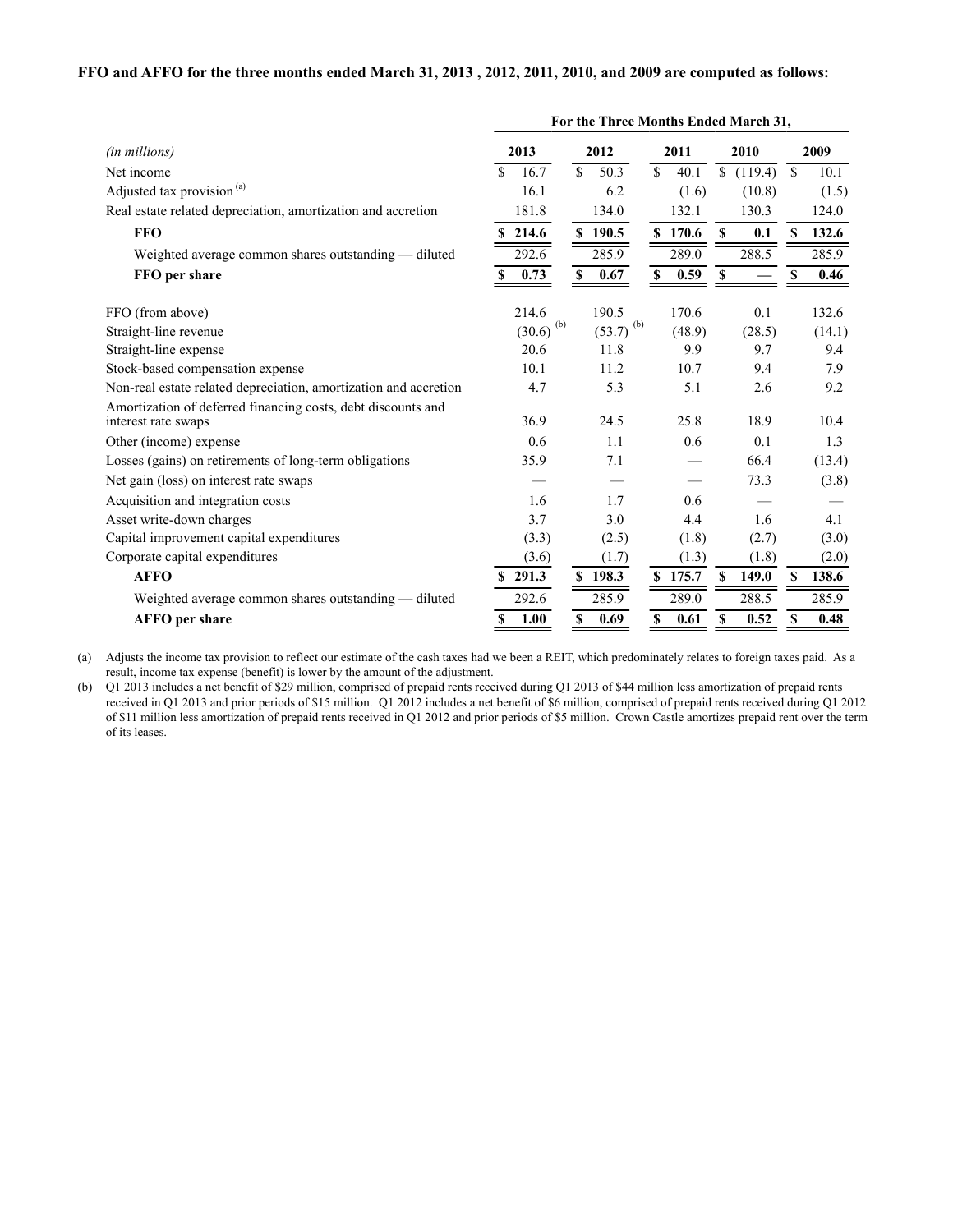#### **FFO and AFFO for the quarter ending March 31, 2014 and the year ending December 31, 2014 are forecasted as follows:**

|                                                                                                   | O1 2014                          | Full Year $2014^{(b)}$                                                 | Full Year 2014                                 |
|---------------------------------------------------------------------------------------------------|----------------------------------|------------------------------------------------------------------------|------------------------------------------------|
| (in millions)                                                                                     | Outlook                          | AT&T Tower<br>Acquisition<br>Contribution to Full<br>Year 2014 Outlook | Outlook                                        |
| Net income                                                                                        | \$90 to \$123                    | \$12 to \$32                                                           | \$385 to \$469                                 |
| Dividends on preferred stock                                                                      | $$(11)$ to $$(11)$               | $$(44)$ to $$(44)$                                                     | $$(44)$ to $$(44)$                             |
| Non-cash portion of tax provision<br>Real estate related depreciation, amortization and accretion | $$(4)$ to $$0$<br>\$228 to \$231 | \$0 to \$1<br>\$153 to \$193                                           | $\{(12) \text{ to } \$(4)\}$<br>\$910 to \$925 |
| <b>FFO</b>                                                                                        | \$321 to \$326                   | \$141 to \$156                                                         | \$1,284 to \$1,299                             |
|                                                                                                   |                                  |                                                                        |                                                |
| FFO (from above)                                                                                  | \$321 to \$326                   | \$141 to \$156                                                         | \$1,284 to \$1,299                             |
| Straight-line revenue                                                                             | \$(14) to $\$(9)(a)$             | $$(5)$ to $$10$                                                        | $(16)$ to $(1)(a)$                             |
| Straight-line expense                                                                             | \$25 to \$30                     | \$25 to \$40                                                           | \$100 to \$115                                 |
| Stock-based compensation expense                                                                  | \$11 to \$13                     | \$0 to \$0                                                             | \$51 to \$56                                   |
| Non-real estate related depreciation, amortization and accretion                                  | \$2 to \$4                       | \$0 to \$0                                                             | \$11 to \$16                                   |
| Amortization of deferred financing costs, debt discounts and interest<br>rate swaps               | \$20 to \$24                     | \$2 to \$4                                                             | \$77 to \$88                                   |
| Other (income) expense                                                                            | \$1 to \$3                       | \$0 to \$0                                                             | \$3 to \$5                                     |
| Acquisition and integration costs                                                                 | \$ 2 to \$6                      | \$0 to \$0                                                             | \$10 to \$20                                   |
| Asset write-down charges                                                                          | \$3 to \$5                       | \$0 to \$0                                                             | \$12 to \$22                                   |
| Capital improvement capital expenditures                                                          | $\S(7)$ to $\S(5)$               | $(7)$ to $(5)$                                                         | \$(37) to \$(35)                               |
| Corporate capital expenditures                                                                    | $$(8)$ to $$(6)$                 | \$0 to \$0                                                             | $$(36)$ to $$(34)$                             |
| <b>AFFO</b>                                                                                       | \$370 to \$375                   | \$176 to \$186                                                         | \$1,496 to \$1,511                             |
| Weighted-average common shares outstanding — diluted                                              | 333                              |                                                                        | 333                                            |
| <b>AFFO</b> per share                                                                             | \$1.11 to \$1.13                 | Not meaningful                                                         | \$4.49 to \$4.54                               |

(a) Q1 2014 Outlook includes a net benefit of between approximately \$39 million and \$44 million, comprised of prepaid rents expected to be received during Q1 2014 of between approximately \$58 million and \$63 million less amortization of prepaid rents received in the current and prior periods of between \$17 million and \$22 million. Full year 2014 Outlook includes a net benefit of between approximately \$171 million and \$186 million, comprised of prepaid rents expected to be received during full year 2014 of between approximately \$259 million and \$274 million less amortization of prepaid rents received in the current and prior periods of between \$81 million and \$96 million. Crown Castle amortizes prepaid rent over the term of its leases.

(b) Includes the impact of the financing relating to the AT&T tower transaction.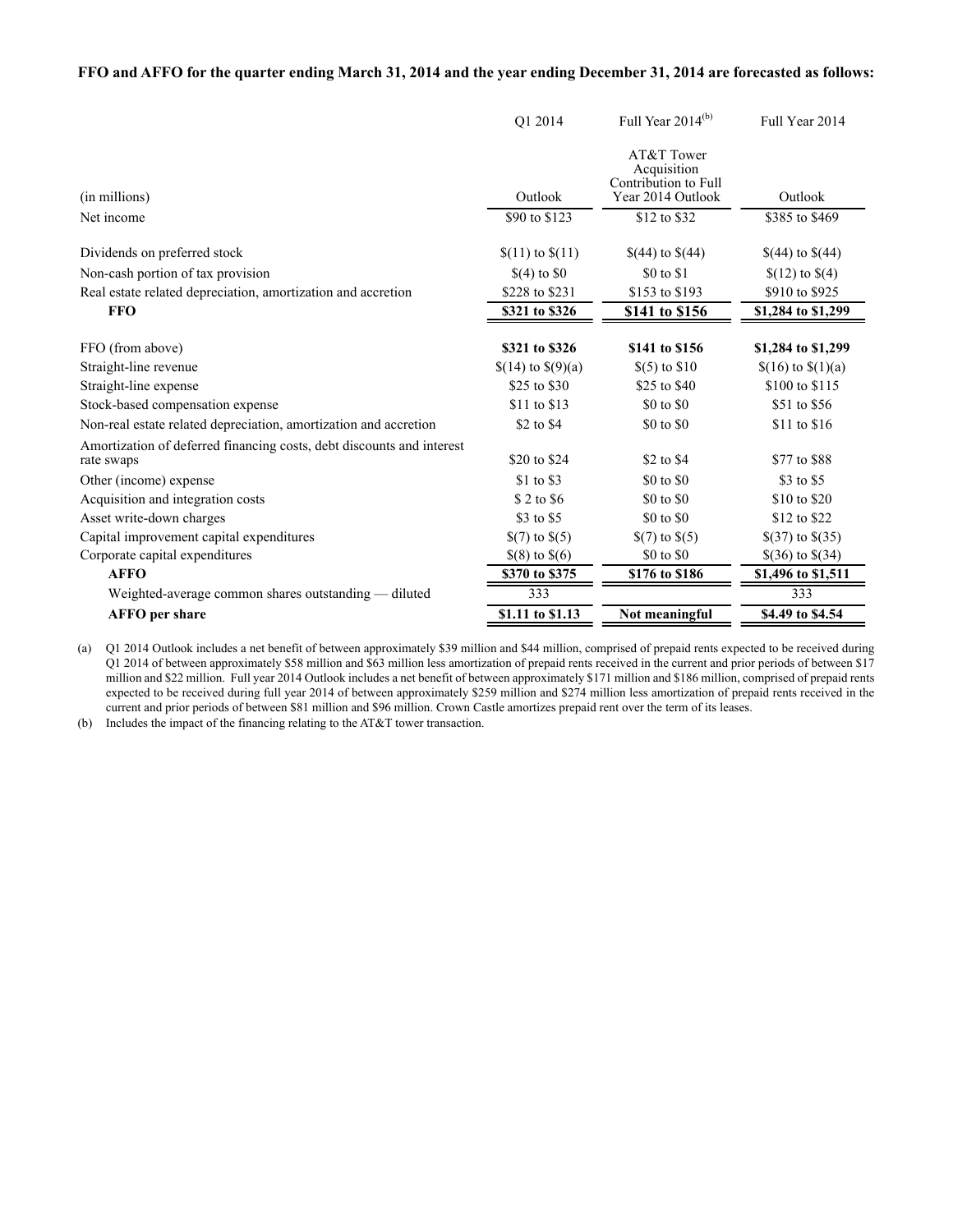#### **OTHER CALCULATIONS:**

## **Net Debt to Adjusted EBITDA ratio for the quarters ended December 31, 2013, December 31, 2012 and December 31, 2011 are computed as follows:**

|                                                       |   | <b>For the Three Months Ended</b> |    |                          |
|-------------------------------------------------------|---|-----------------------------------|----|--------------------------|
| (in millions)                                         |   | December 31, 2013                 |    | <b>December 31, 2012</b> |
| Total Debt (face value) at Quarter End                |   | 11,588.6                          |    | ' (a)<br>11,005.3        |
| Cash at Quarter End                                   |   | (b)<br>223.4                      |    | (a)(b)<br>109.5          |
| Total Net Debt at Quarter End                         |   | 11,365.2                          |    | $-$ (a)<br>10.895.8      |
| Quarterly Adjusted EBITDA                             | S | 515.9 $(c)$                       | \$ | (d)<br>429.5             |
| Annualized Quarterly Adjusted EBITDA                  | S | (c)<br>2,063.6                    | S  | (d)<br>1,717.8           |
| Total Net Debt / Annualized Quarterly Adjusted EBITDA |   | (c)<br>5.5X                       |    | (d)<br>6.3X              |

(a) Amounts are after giving effect to the retirement of the 9% senior notes and the 7.75% secured notes in January 2013.

(b) Excludes restricted cash.

(c) Pro forma the AT&T sites acquired December 16, 2013.

(d) Pro forma the T-Mobile sites acquired November 30, 2012.

## **Cash run-rate interest coverage ratio for the quarters ended December 31, 2013 and December 31, 2012 is computed as follows:**

|                                                                       | <b>For the Three Months Ended</b> |                      |    |                      |  |  |  |  |
|-----------------------------------------------------------------------|-----------------------------------|----------------------|----|----------------------|--|--|--|--|
| (in millions)                                                         |                                   | December 31,<br>2013 |    | December 31,<br>2012 |  |  |  |  |
| Interest Expense and Amortization of Deferred Financing Costs         | S                                 | 143.0                | \$ | 173.7                |  |  |  |  |
| Amortization of Deferred Financing Cost and Non-Cash Interest Expense |                                   | (21.0)               |    | (35.6)               |  |  |  |  |
| Cash Interest                                                         |                                   | 122.0                |    | 138.1                |  |  |  |  |
| 2012 Pro forma Adjustments:                                           |                                   |                      |    |                      |  |  |  |  |
| Remove debt retired during Q4 2012 and Q1 2013                        |                                   |                      | \$ | (35.2)               |  |  |  |  |
| Reflect a full quarter of newly issued debt                           |                                   |                      |    | 22.9                 |  |  |  |  |
| Pro forma Cash Interest Expense                                       |                                   |                      |    | 125.8                |  |  |  |  |
| 2013 Pro forma Adjustments:                                           |                                   |                      |    |                      |  |  |  |  |
| Remove interest expense related to Credit Facility                    | \$                                | (25.4)               |    |                      |  |  |  |  |
| Reflect a full quarter of newly refinanced Credit Facility            |                                   | 28.9                 |    |                      |  |  |  |  |
| Pro forma Cash Interest Expense                                       |                                   | 125.5                |    |                      |  |  |  |  |
| Quarterly Adjusted EBITDA                                             | \$                                | 515.9                |    | 429.5                |  |  |  |  |
| Quarterly Adjusted EBITDA / Cash Interest Expense                     |                                   | (a)<br>4.1X          |    | (b)<br>3.4X          |  |  |  |  |

Note: Components may not sum to total due to rounding.

(a) Pro forma after giving effect to the Adjusted EBITDA impact of the AT&T Towers.

(b) Pro forma after giving effect to the Adjusted EBITDA impact of the T-Mobile Towers.